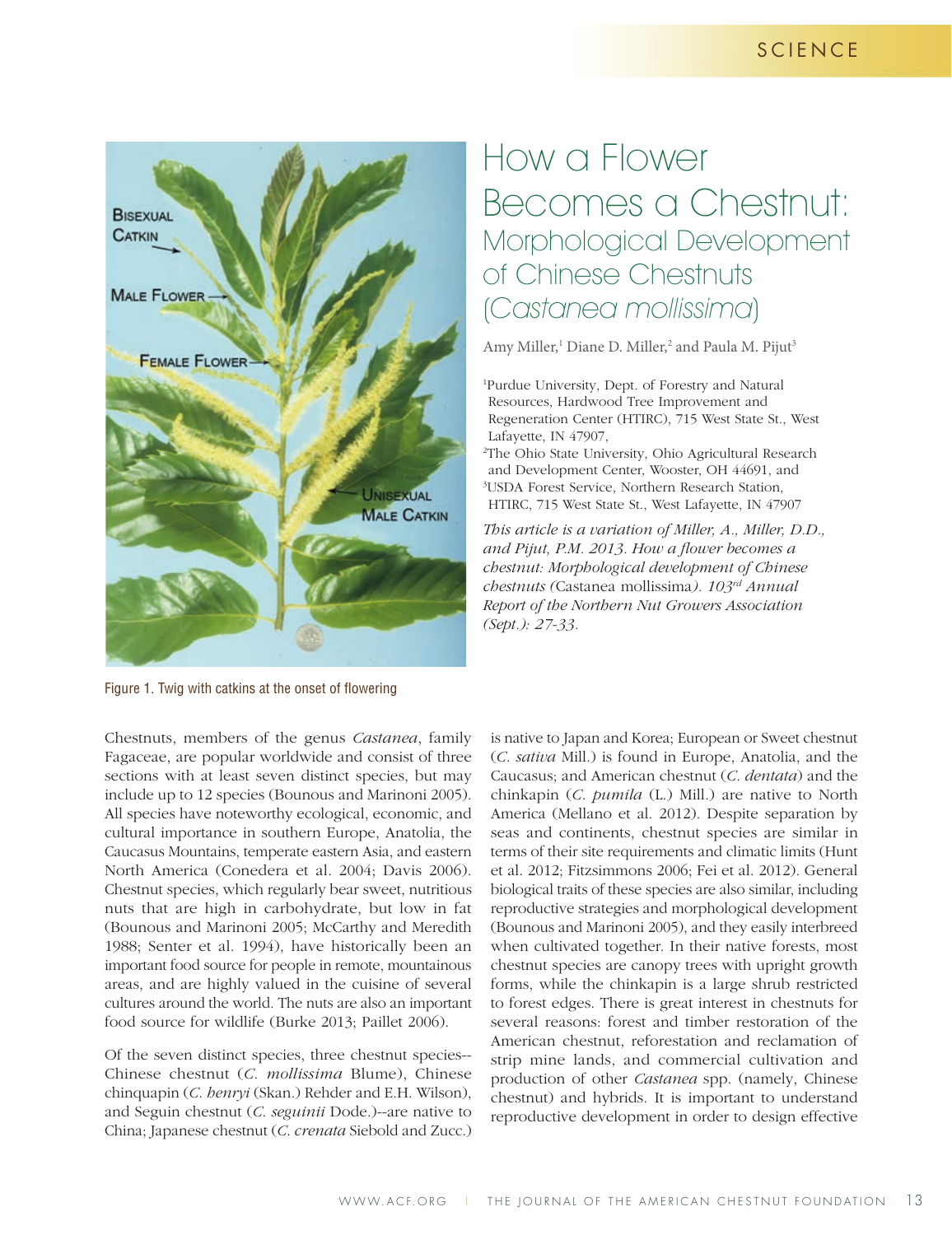### **SCIENCE**

breeding programs (Shi and Stösser 2005; Shi and Xia 2010).

We have assembled a collection of photos that show the sequence of morphological development of Chinese chestnut from flowers to mature fruit, and these photos illustrate growth of the structures that are the components of yield. The developmental sequence of flower and fruit affects gene expression, which has implications for commercial crop yields, selecting components to target for crop improvement, the mechanics of artificial pollination, and inheritance studies. These specimens were photographed from orchard-grown Chinese chestnuts in Carrollton, Ohio, USA. The timing of flower development reflects climatic conditions for that area in eastern North America.

Chinese chestnut flowers in mid-summer, with flowers typically reaching anthesis from late June through mid-July in Ohio. Flowers are borne on catkins arising from the leaf axils of current season's growth (Figure 1). Two types of catkins occur: bisexual catkins that bear one or more female flowers at the base and male flowers toward the tips, and unisexual male catkins, also called staminate catkins. Bisexual flowers occur toward the apex of the twig and tend to reach maturity later than the unisexual flowers, which occur toward the base of the twig (Bounous et al. 1992).



Figure 2. Fertile catkin

The male catkins occur in abundance and can produce a large quantity of pollen, which is typically winddispersed. Upon each catkin are glomerules, clusters of staminate flowers (Figure 2). Each staminate flower is composed of a perianth and multiple stamens, with each stamen composed of a filament and anther. These



Figure 3. Involucre: outside (left) and inside (right)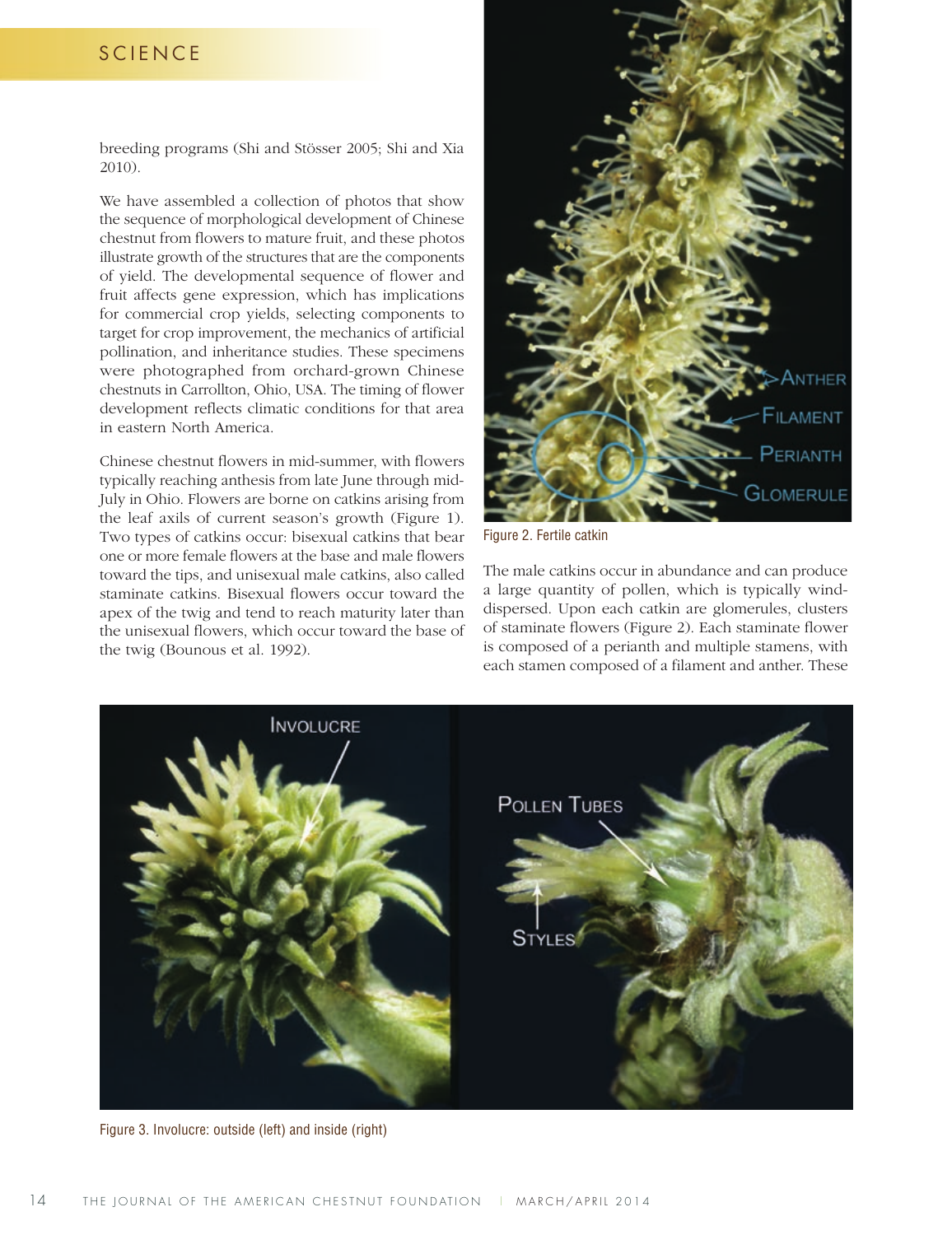## SCIENCE



Figure 4: Layers inside the expanding bur

filaments and anthers give the catkins their characteristic fuzzy appearance, as well as their distinctive pungent odor.

At the base of each bisexual catkin is one or more pistillate inflorescence, also referred to as the involucre (Figure 3), which typically contains three female flowers (three pistils per involucre). Each pistil comprises an ovary and multiple rigid, pubescent styles, each with a glabrous stigma at the tip. Peak pollen receptivity of the three flowers is staggered in time, with the central flower becoming receptive several days before the adjacent ones. As each flower becomes receptive, the cluster of styles becomes visible. *Castanea* is generally not self-fertile; therefore, cross-pollination is needed for effective fertilization.

Roughly three weeks after the start of bloom, typically in mid-July in Ohio, pollen production ceases, coinciding with senescence, browning, and drop of male catkins and the male portions of bisexual catkins. Simultaneously, female flower stigmas cease receptivity, the styles begin to darken, and the fertilized ovaries begin to grow. The soft, green involucre containing three female flowers now becomes the recognizable green, spiny cupule (the chestnut bur) containing the three growing ovaries (nut shells). Approximately two months after pollination, three separate nuts are visible nestled side by side (Figure 4). Removing the shell from one of the nuts reveals the ovules. Each ovary contains 12-18 ovules, which remain equal in size until approximately one month after peak pollination.



Figure 5: Internal anatomy of a developing chestnut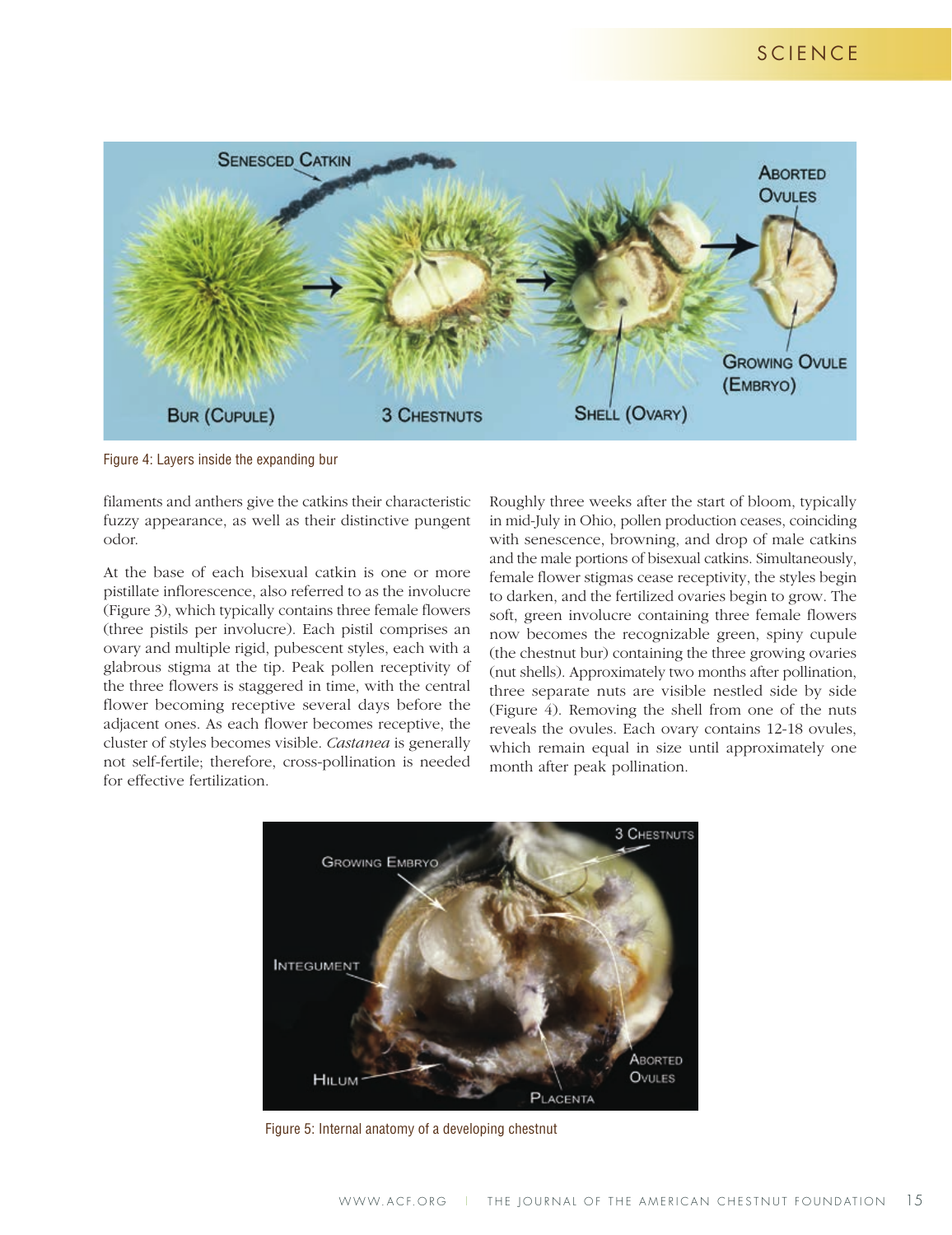

Figure 6: Expansion of the kernel inside the shell

A close-up view of the embryo and the internal structure of a nut, when the bur and shell are peeled away, reveals that one embryo develops into the kernel while the others abort (Fig. 5). The developing embryo, attached at the tip to a placenta, connects the tip of the nut to the base of the shell (the hilum). The hilum is the point of attachment of each nut to the inside of the bur and allows the transfer of carbohydrates and nutrients into the developing kernel from the bur and shoot. The embryo fills from the tip and expands downward, eventually filling the entire space inside the shell. As the kernel expands, the placenta is pushed to the side and eventually fits tightly between the kernel and the nutshell. The shell and bur size up before the kernel grows to capacity.

Approximately eight weeks after pollination, the kernel is very small and most of the inside of the shell is filled

with the integument, appearing fuzzy and white (Figure 6). By 10 weeks, the yellow kernel has expanded significantly, but not yet filled the shell. Approximately 12 weeks after pollination, the yellow kernel has fully expanded to fill the inside of the shell, and the integument has become a skin-like seed coat, brown and white in color (the pellicle). The ripe kernel is composed of two cotyledons and an embryonic axis with a radicle and plumule, which will form the first root, shoot, and leaves during germination.

A mature Chinese chestnut comprises three layers: the shell, the pellicle, and the kernel. The shell is typically brown, light to moderately pubescent, with a white tuft of stylar remnants at the tip, and the lighter-brown, rougher-textured hilum at the base. Shells are somewhat soft and pliable, unlike the hard shells of other tree nuts. Peeling back the shell reveals the skin-like pellicle,



Figure 7: Layers of a ripe chestnut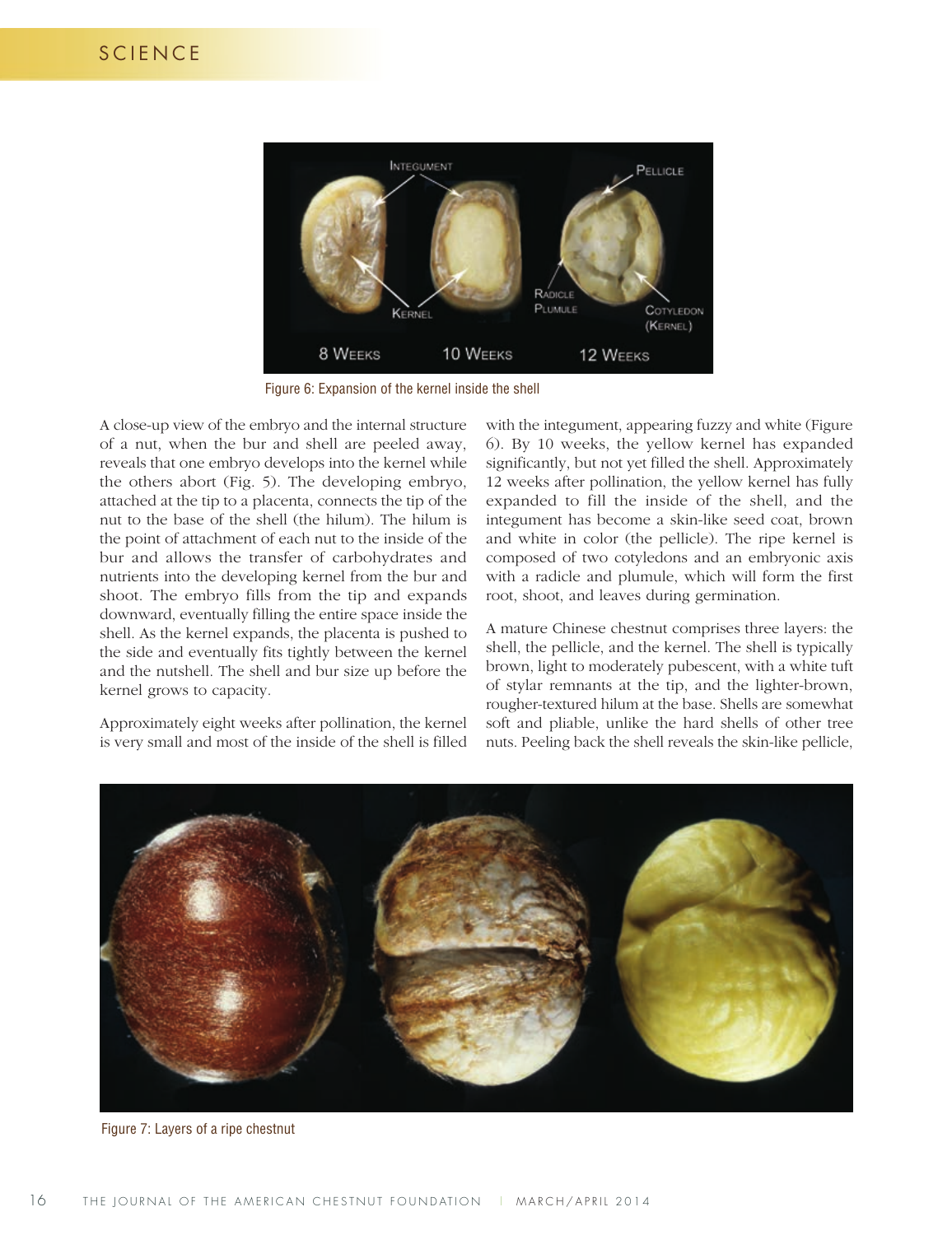

Figure 8: Maturation of the shells inside the bur

the light brown seed coat covering the kernel (Figure 7). The distinct groove seen in the kernel is residual evidence of the placenta's location between the kernel and the shell. Removing the pellicle reveals the bright yellow kernel composed of two cotyledons and the radicle plumule.

Approximately six weeks after pollination, the shells appear green and fuzzy (Figure 8). After 10 weeks, the shells have grown to mature size and have become much shinier and more glabrous; however, the shells are white in color and very soft. At time of ripening, the shells have changed from shiny white to the familiar shiny brown. The brown coloration coincides with the hardening of the hilum and dehiscence of the ripe nuts from the bur. When ripe, Chinese chestnut burs usually open while still attached to the tree and nuts fall individually to the ground. Harvest occurs approximately 12 to 14 weeks after pollination, typically ranging from mid-September to mid-October in Ohio.

In contrast to many other tree nuts, chestnut kernels are mostly composed of carbohydrates (mainly starch) with smaller amounts of fat and protein. Chestnut kernels continue to undergo chemical and physiological changes after they ripen and fall from the tree, including the conversion of much of the starch to sucrose, making the nuts sweeter and more delectable post-harvest. The extent and nature of post-harvest changes in chestnut kernels vary greatly depending on environmental

(storage) conditions (Miller 2006; Tzortzakis and Metzidakis 2012).

In conclusion, noteworthy attributes of chestnut development illustrated by this series of photos are as follows:

- 1. Chestnuts produce separate male and female flowers (monoecy) with an overwhelming preponderance of male flowers.
- 2. Each ovary (which becomes a chestnut) houses a large number of ovules at pollination time, but only one (sometimes two or three) develops into a kernel.
- 3. Growth of the bur and ovary (chestnut shell) precedes growth of the enclosed embryo (kernel).
- 4. Half of the kernel's mass is acquired during the last 2 weeks before nut drop.

The same sequence of development and maturation occurs wherever chestnuts occur, although the timing of bloom varies with geographic location (earlier in the south, later in the north). However, these geographic differences are ameliorated during the season such that the time of harvest is not as variable as the time of bloom.